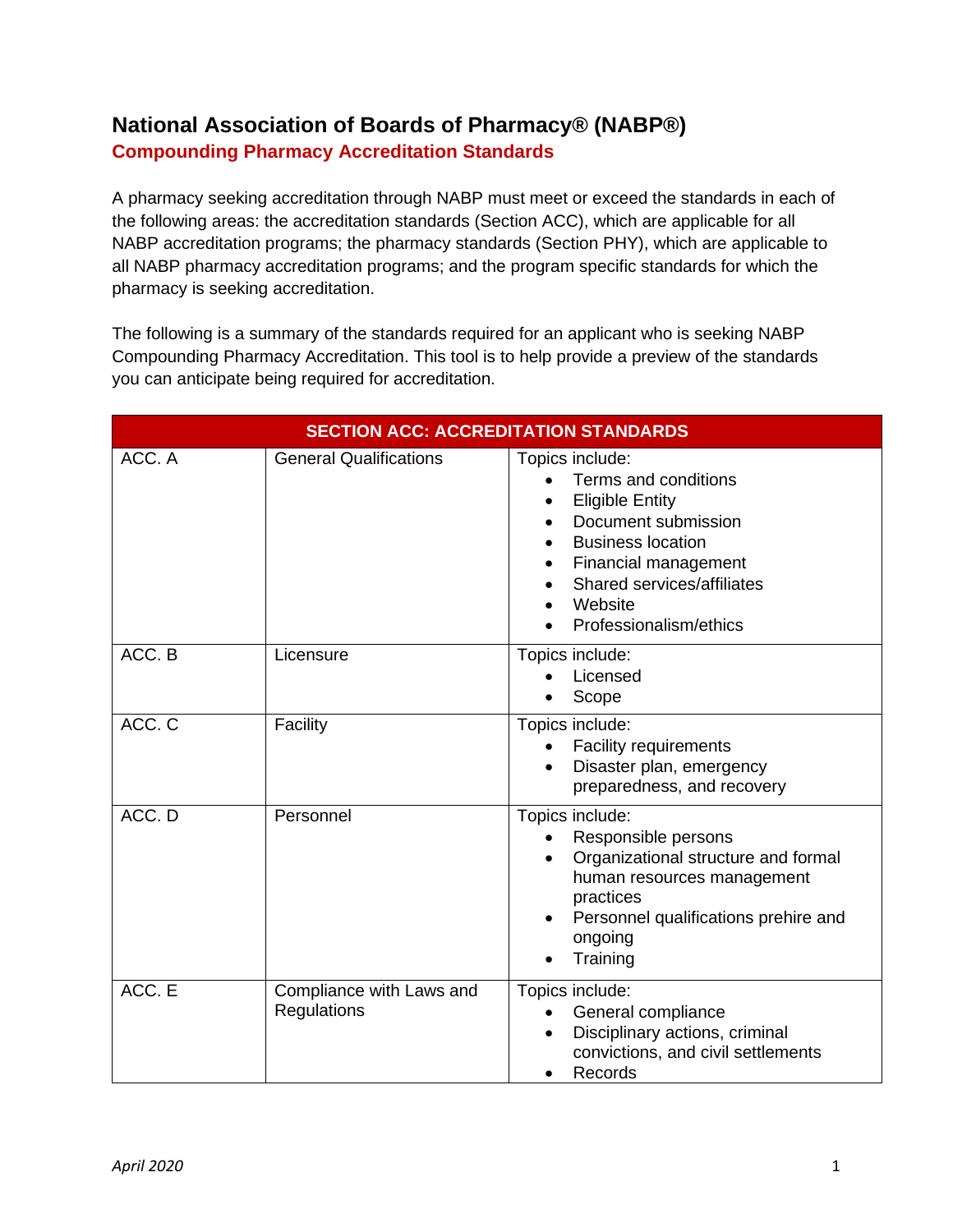| ACC. F                                 | Drug/Device Procurement,<br>Storage, Distribution,<br>Dispensing, and Delivery | Topics include:<br>Procurement/source<br>Procurement/receiving<br><b>Controlled substances</b><br>Storage conditions<br>Inventory management, returns, and<br>disposal<br>Distributions of prescription<br>drugs/devices<br>Shipping, handling, and delivery<br>Outdated, returned, damaged, or<br>suspect drugs/devices - quarantine<br>process<br>Drug/device recalls |  |  |
|----------------------------------------|--------------------------------------------------------------------------------|-------------------------------------------------------------------------------------------------------------------------------------------------------------------------------------------------------------------------------------------------------------------------------------------------------------------------------------------------------------------------|--|--|
| ACC. G                                 | <b>Quality Improvement</b>                                                     | Topics include:<br>Program                                                                                                                                                                                                                                                                                                                                              |  |  |
| ACC. H                                 | <b>Policies and Procedures</b>                                                 | Topics include:<br>Policies and procedure requirements                                                                                                                                                                                                                                                                                                                  |  |  |
| <b>SECTION PHY: PHARMACY STANDARDS</b> |                                                                                |                                                                                                                                                                                                                                                                                                                                                                         |  |  |
| PHY. A                                 | <b>General Requirements</b>                                                    | Topics include:<br>Qualifications<br>$\bullet$                                                                                                                                                                                                                                                                                                                          |  |  |
| PHY. B                                 | Facility                                                                       | Topics include:<br>Appropriate environment                                                                                                                                                                                                                                                                                                                              |  |  |
| PHY. C                                 | Personnel                                                                      | Topics include:<br>Staff requirements                                                                                                                                                                                                                                                                                                                                   |  |  |
| PHY. D                                 | Compliance with Laws and<br>Regulations                                        | Topics include:<br>Required reporting to state and federal<br>agencies<br>Patient privacy<br>Co-location                                                                                                                                                                                                                                                                |  |  |
| PHY. E                                 | Prescription/Order<br>Processing                                               | Topics include:<br><b>Information Technology</b><br>Review of Prescription/order<br>Drug Use Review<br>Accuracy of dispensing                                                                                                                                                                                                                                           |  |  |
| PHY. F                                 | <b>Patient Management</b>                                                      | Topics include:<br>Patient communications/counseling<br><b>Clinical references</b><br>Outcome measures                                                                                                                                                                                                                                                                  |  |  |
| PHY. G                                 | <b>Quality Improvement</b>                                                     | Topics include:<br>Incident reporting system<br>$\bullet$<br>Adverse event management<br>Feedback                                                                                                                                                                                                                                                                       |  |  |